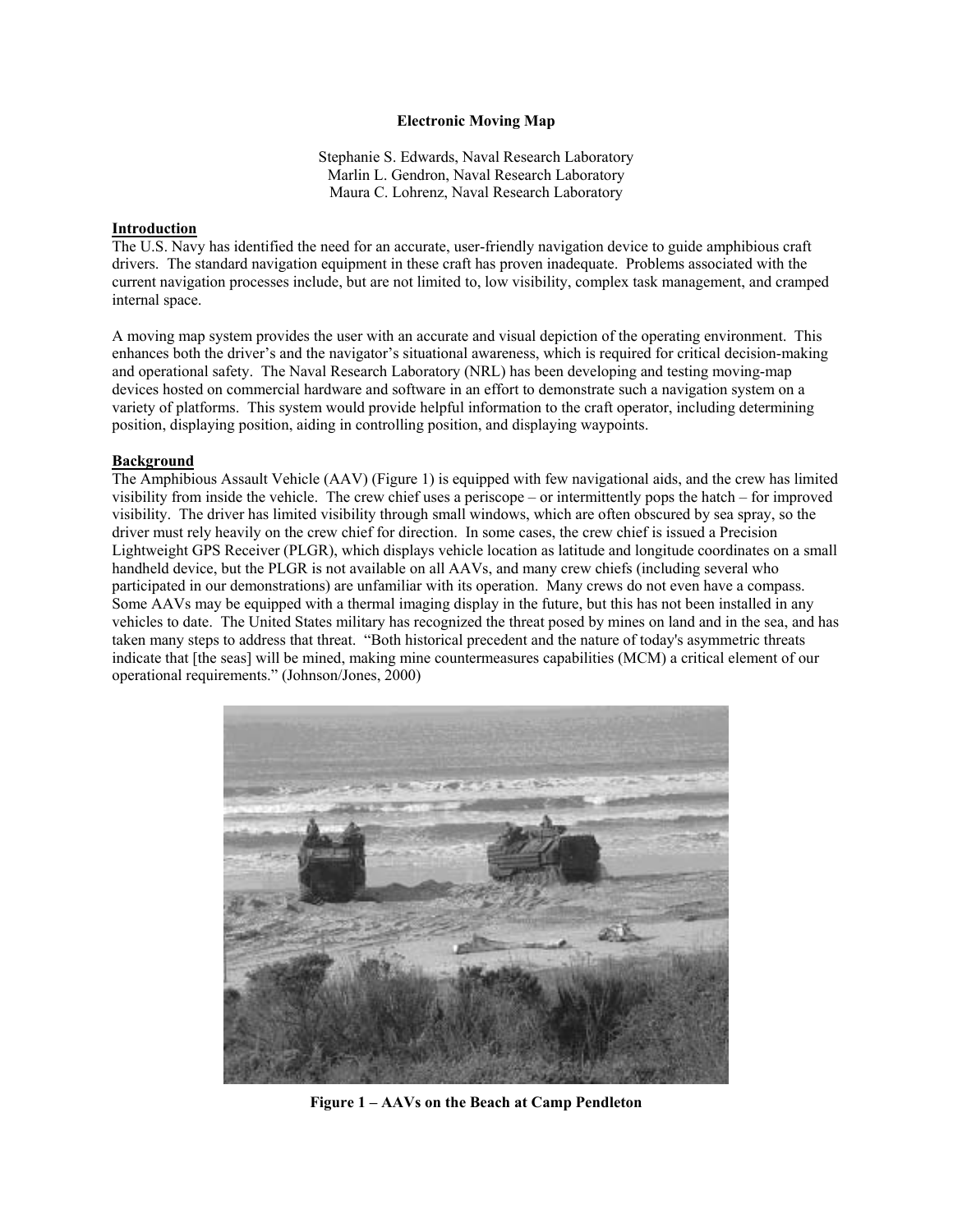| <b>Report Documentation Page</b>                                                                                                                                                                                                                                                                                                                                                                                                                                                                                                                                                                                                                                                                                                                                                                                                                                   |                                      |                              |                                           |                                                     | Form Approved<br>OMB No. 0704-0188        |  |
|--------------------------------------------------------------------------------------------------------------------------------------------------------------------------------------------------------------------------------------------------------------------------------------------------------------------------------------------------------------------------------------------------------------------------------------------------------------------------------------------------------------------------------------------------------------------------------------------------------------------------------------------------------------------------------------------------------------------------------------------------------------------------------------------------------------------------------------------------------------------|--------------------------------------|------------------------------|-------------------------------------------|-----------------------------------------------------|-------------------------------------------|--|
| Public reporting burden for the collection of information is estimated to average 1 hour per response, including the time for reviewing instructions, searching existing data sources, gathering and<br>maintaining the data needed, and completing and reviewing the collection of information. Send comments regarding this burden estimate or any other aspect of this collection of information,<br>including suggestions for reducing this burden, to Washington Headquarters Services, Directorate for Information Operations and Reports, 1215 Jefferson Davis Highway, Suite 1204, Arlington<br>VA 22202-4302. Respondents should be aware that notwithstanding any other provision of law, no person shall be subject to a penalty for failing to comply with a collection of information if it<br>does not display a currently valid OMB control number. |                                      |                              |                                           |                                                     |                                           |  |
| 1. REPORT DATE<br>2003                                                                                                                                                                                                                                                                                                                                                                                                                                                                                                                                                                                                                                                                                                                                                                                                                                             | 2. REPORT TYPE                       |                              |                                           | <b>3. DATES COVERED</b><br>00-00-2003 to 00-00-2003 |                                           |  |
| <b>4. TITLE AND SUBTITLE</b>                                                                                                                                                                                                                                                                                                                                                                                                                                                                                                                                                                                                                                                                                                                                                                                                                                       |                                      |                              |                                           | 5a. CONTRACT NUMBER                                 |                                           |  |
| <b>Electronic Moving Map</b>                                                                                                                                                                                                                                                                                                                                                                                                                                                                                                                                                                                                                                                                                                                                                                                                                                       |                                      |                              |                                           |                                                     | 5b. GRANT NUMBER                          |  |
|                                                                                                                                                                                                                                                                                                                                                                                                                                                                                                                                                                                                                                                                                                                                                                                                                                                                    |                                      |                              |                                           | <b>5c. PROGRAM ELEMENT NUMBER</b>                   |                                           |  |
| 6. AUTHOR(S)                                                                                                                                                                                                                                                                                                                                                                                                                                                                                                                                                                                                                                                                                                                                                                                                                                                       |                                      |                              |                                           | <b>5d. PROJECT NUMBER</b>                           |                                           |  |
|                                                                                                                                                                                                                                                                                                                                                                                                                                                                                                                                                                                                                                                                                                                                                                                                                                                                    |                                      |                              |                                           |                                                     | 5e. TASK NUMBER                           |  |
|                                                                                                                                                                                                                                                                                                                                                                                                                                                                                                                                                                                                                                                                                                                                                                                                                                                                    |                                      |                              |                                           |                                                     | <b>5f. WORK UNIT NUMBER</b>               |  |
| 7. PERFORMING ORGANIZATION NAME(S) AND ADDRESS(ES)<br>Naval Research Laboratory, Code 7440.1, Stennis Space Center, MS, 39529                                                                                                                                                                                                                                                                                                                                                                                                                                                                                                                                                                                                                                                                                                                                      |                                      |                              |                                           | 8. PERFORMING ORGANIZATION<br><b>REPORT NUMBER</b>  |                                           |  |
| 9. SPONSORING/MONITORING AGENCY NAME(S) AND ADDRESS(ES)                                                                                                                                                                                                                                                                                                                                                                                                                                                                                                                                                                                                                                                                                                                                                                                                            |                                      |                              |                                           |                                                     | 10. SPONSOR/MONITOR'S ACRONYM(S)          |  |
|                                                                                                                                                                                                                                                                                                                                                                                                                                                                                                                                                                                                                                                                                                                                                                                                                                                                    |                                      |                              |                                           |                                                     | 11. SPONSOR/MONITOR'S REPORT<br>NUMBER(S) |  |
| <b>12. DISTRIBUTION/AVAILABILITY STATEMENT</b><br>Approved for public release; distribution unlimited                                                                                                                                                                                                                                                                                                                                                                                                                                                                                                                                                                                                                                                                                                                                                              |                                      |                              |                                           |                                                     |                                           |  |
| <b>13. SUPPLEMENTARY NOTES</b>                                                                                                                                                                                                                                                                                                                                                                                                                                                                                                                                                                                                                                                                                                                                                                                                                                     |                                      |                              |                                           |                                                     |                                           |  |
| 14. ABSTRACT                                                                                                                                                                                                                                                                                                                                                                                                                                                                                                                                                                                                                                                                                                                                                                                                                                                       |                                      |                              |                                           |                                                     |                                           |  |
| <b>15. SUBJECT TERMS</b>                                                                                                                                                                                                                                                                                                                                                                                                                                                                                                                                                                                                                                                                                                                                                                                                                                           |                                      |                              |                                           |                                                     |                                           |  |
| <b>16. SECURITY CLASSIFICATION OF:</b>                                                                                                                                                                                                                                                                                                                                                                                                                                                                                                                                                                                                                                                                                                                                                                                                                             | 17. LIMITATION OF<br><b>ABSTRACT</b> | 18. NUMBER<br>OF PAGES       | 19a. NAME OF<br><b>RESPONSIBLE PERSON</b> |                                                     |                                           |  |
| a. REPORT<br>unclassified                                                                                                                                                                                                                                                                                                                                                                                                                                                                                                                                                                                                                                                                                                                                                                                                                                          | b. ABSTRACT<br>unclassified          | c. THIS PAGE<br>unclassified | Same as<br><b>Report (SAR)</b>            | 6                                                   |                                           |  |

**Standard Form 298 (Rev. 8-98)**<br>Prescribed by ANSI Std Z39-18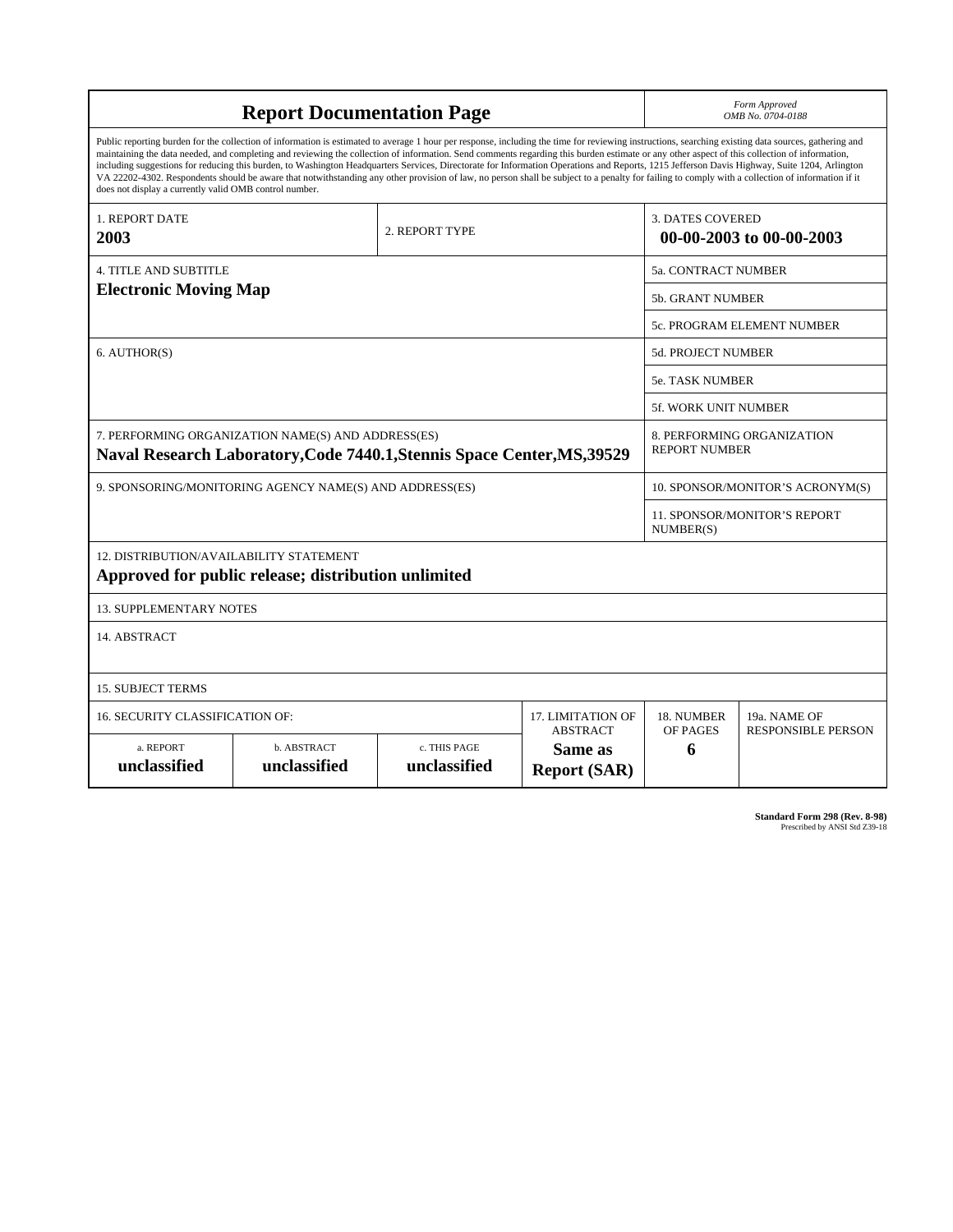Edwards, et al. (2003). *Proceedings of the Industrial Engineering & Management Symposium*, Cocoa Beach, FL. July.

# **Approach**

The baseline mode of AAV operations chosen for this study called for the crew chief to use a hand-held PLGR and relay positional information to the driver, who then made course corrections. For our comparison case, the driver could view the moving-map display directly, and the PLGR was not used. Differential Global Positioning System (DGPS) positions and starting / ending timestamps were recorded by the NRL-MM system computer along the tracks traversed during demonstration runs. Informal interviews with crewmembers were conducted before and after each run to obtain crew feedback, address concerns and answer questions.

### **NRL Moving Map System**

The NRL Moving Map navigation system integrates relatively low cost, commercial off-the-shelf (COTS) DGPS hardware with government off-the-shelf (GOTS) moving-map software. Table 1 lists system hardware and software components. The system includes a DGPS antenna and receiver capable of establishing exact position within 5 meter accuracy. DGPS data is processed by a high performance, ruggedized, water-resistant computer running the FalconView program, a component of the Portable Flight Planning System (PFPS) software suite. The system can be loaded with a full range of military standard format charts from the National Imagery and Mapping Agency (NIMA), the National Oceanic and Atmospheric Administration (NOAA), and various conversion chart imports (such as geo-rectified GEOTIFF formats) of other non-military standard commercial products. Overlays (e.g., lane geometry) can be used to enhance situational awareness. Figures 2 and 3 show an example of a complete lane and a zoomed-in view that the driver might use, respectively.

| <b>Table 1. Components of NRL Moving Map System</b> |                                            |  |  |  |
|-----------------------------------------------------|--------------------------------------------|--|--|--|
| <b>Hardware Components</b>                          | <b>Software Components</b>                 |  |  |  |
| Argonaut computer                                   | Windows 2000 Operating System              |  |  |  |
| Furuno DGPS receiver (GP-36)                        | FalconView (PFPS)                          |  |  |  |
| Furuno DGPS antenna                                 | <b>Heading Sensor Integration Software</b> |  |  |  |
| 1 Nauticomp display - 10.4"                         |                                            |  |  |  |
| Furuno Magnetic Heading Sensor (PG-1000)            |                                            |  |  |  |







The computer, DGPS receiver, and heading sensor are all located in the aft of the vehicle. The computer is contained in a water-resistant case (figure 4), and secured to the starboard side troop bench. This configuration is for a prototype installation, as the system location is not currently reasonable for actual military operations. The display is attached to the driver hatch, with an adjustable mounting. The DGPS antenna is located just forward of center on the outside of the vehicle. Figure 5 shows all of the major hardware components. Figure 6 shows the driver's display, with the AAV driver hatch open. Figure 7 shows the display as it appears during actual operation.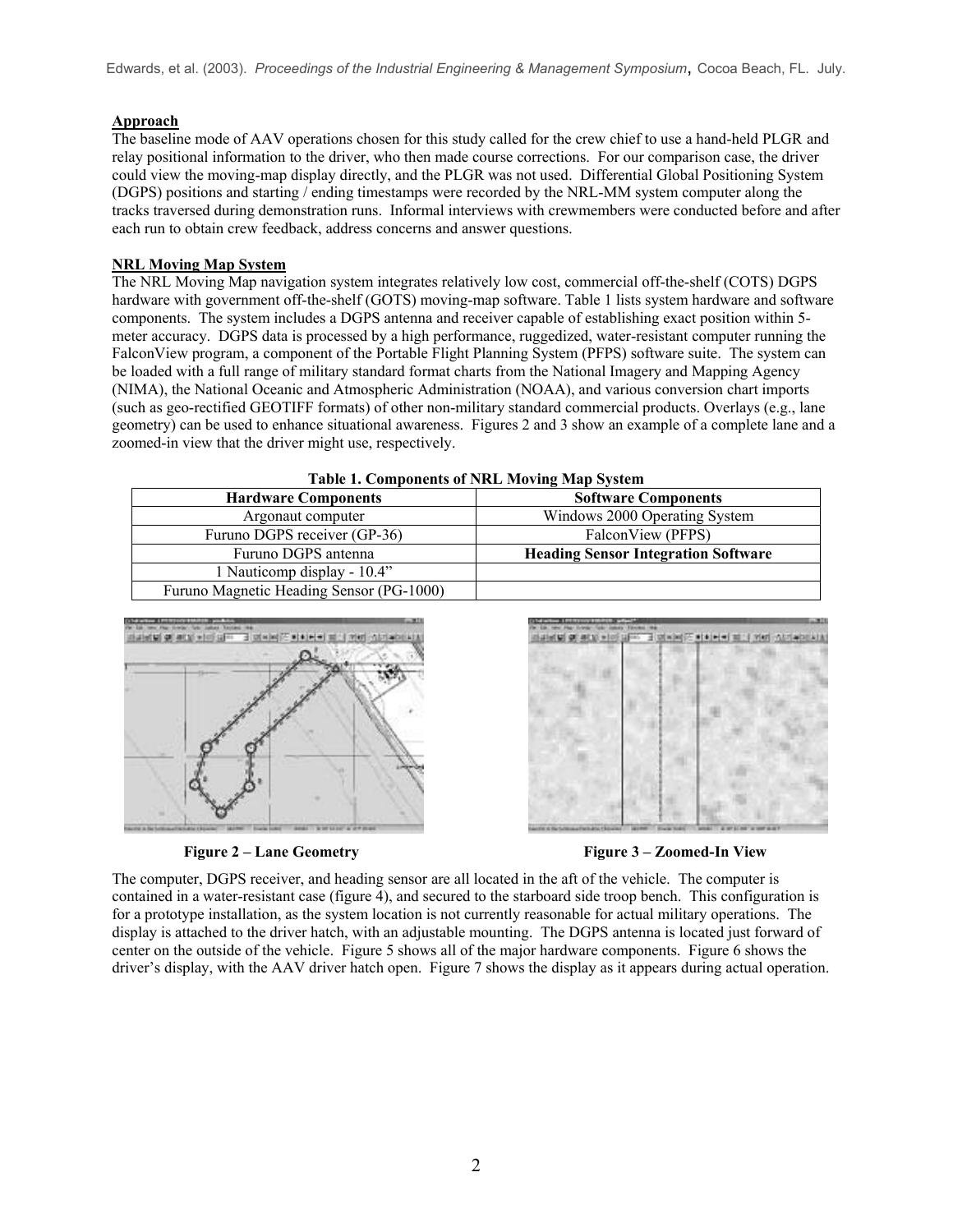

**Figure 4 – System Location** 



**Figure 5 – Hardware Components**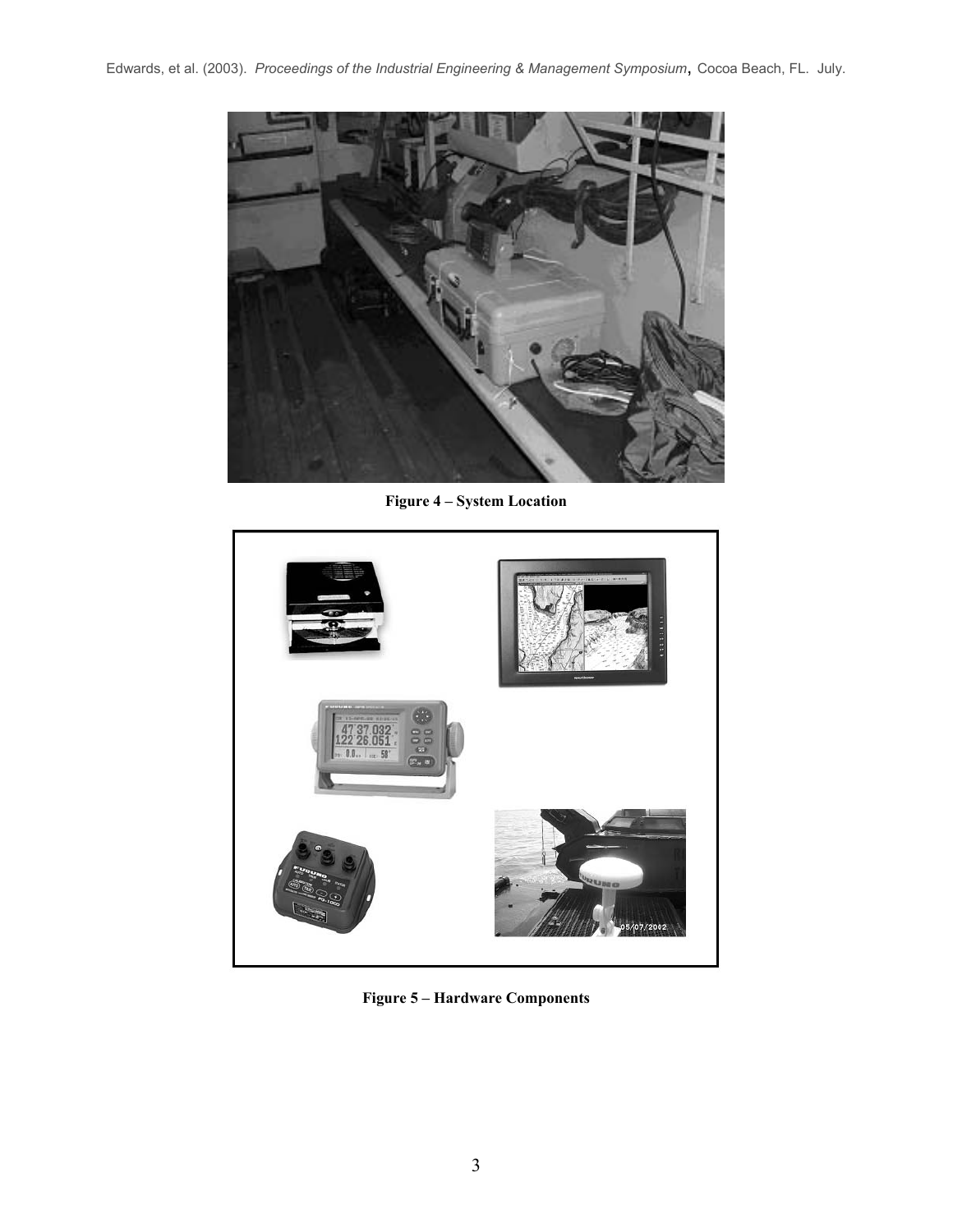

Figure 6 – Display (Open Hatch) **Figure 7 – Display (Closed Hatch)** 

### **Demonstrations**

NRL has demonstrated the moving map system on AAVs several times in Camp Pendleton, CA, and Gulfport, MS. In addition to the AAV, NRL has also demonstrated this system on the Navy's Landing Craft Utility (LCU) and Landing Craft Air Cushion (LCAC). The main concern of this paper, however, is the AAV demonstrations.

The first AAV demonstration took place in May 2002, in Gulfport, MS, with the cooperation of the  $3<sup>rd</sup>$  Platoon, Company A, 4<sup>th</sup> Assault Amphibian Battalion Reserve Unit. Preliminary data from these tests, collected by both NRL and the Coastal Systems Station (CSS), suggested that the moving map supports improved lane navigation performance, compared with the use of a PLGR. Crew feedback was also very positive: AAV crewmembers reported that the moving-map system was easy to operate with minimal training and very effective in helping operators keep the vehicle within the lane. As one operator put it, "This is a step in the right direction!" (Lohrenz, et al., 2003)

A following demonstration at Fleet Battle Experiment-Juliet, Camp Pendleton, CA (July 2002) elicited many insightful comments and suggestions for improvements. Several crewmembers mentioned that when the vehicle was stationary, the map display rotated, causing driver disorientation and annoyance. When the vehicle is stationary, the DGPS can not calculate heading, so it will emit random "guesses," frequently causing a radical change in the perceived orientation. After raising these concerns, NRL was funded by the Office of Naval Research (ONR) to integrate a magnetic heading sensor into the system, effectively stabilizing the map display.

The heading sensor integration was tested in Gulfport in October 2002, and again in Camp Pendleton in November 2002. These demonstrations proved the effectiveness of adding the heading sensor to the system. The drivers reported that they had a better awareness of the vehicle's orientation, without having to raise the hatch and visually locate their position relative to the beach.

Final tests and demonstrations of the moving map system took place on AAV platforms during the Transparent Hunter 2003 (TH03) exercise in January 2003 at Camp Pendleton.

# **Preliminary Results**

Data was collected from each of the demonstrations, and results were calculated using cross-track error (CTE). CTE is calculated as the perpendicular distance between the planned route and the actual track (recorded as a series of latitude and longitude points obtained from the DGPS receiver):

 $CTE_{P} = ABS [(Y_{E}-Y_{S})(X2M)(Y2M)(X_{P}-X_{S}) - (X_{E}-X_{S})(X2M)(Y2M)(Y_{P}-Y_{S})]/$  $SQRT$  [  $(X2M(X_E-X_S))^2 + (Y2M(Y_E-Y_S))^2$ ]

Where  $(X_P, Y_P) =$ longitude  $(X)$  and latitude  $(Y)$  of the DGPS point along the actual track,  $(X<sub>S</sub>, Y<sub>S</sub>)$  = longitude and latitude of the starting point of the planned route segment,  $(X<sub>E</sub>, Y<sub>E</sub>)$  = longitude and latitude of the ending point of the planned route segment, X2M = constant to convert longitude into meters (for the average latitude of the course),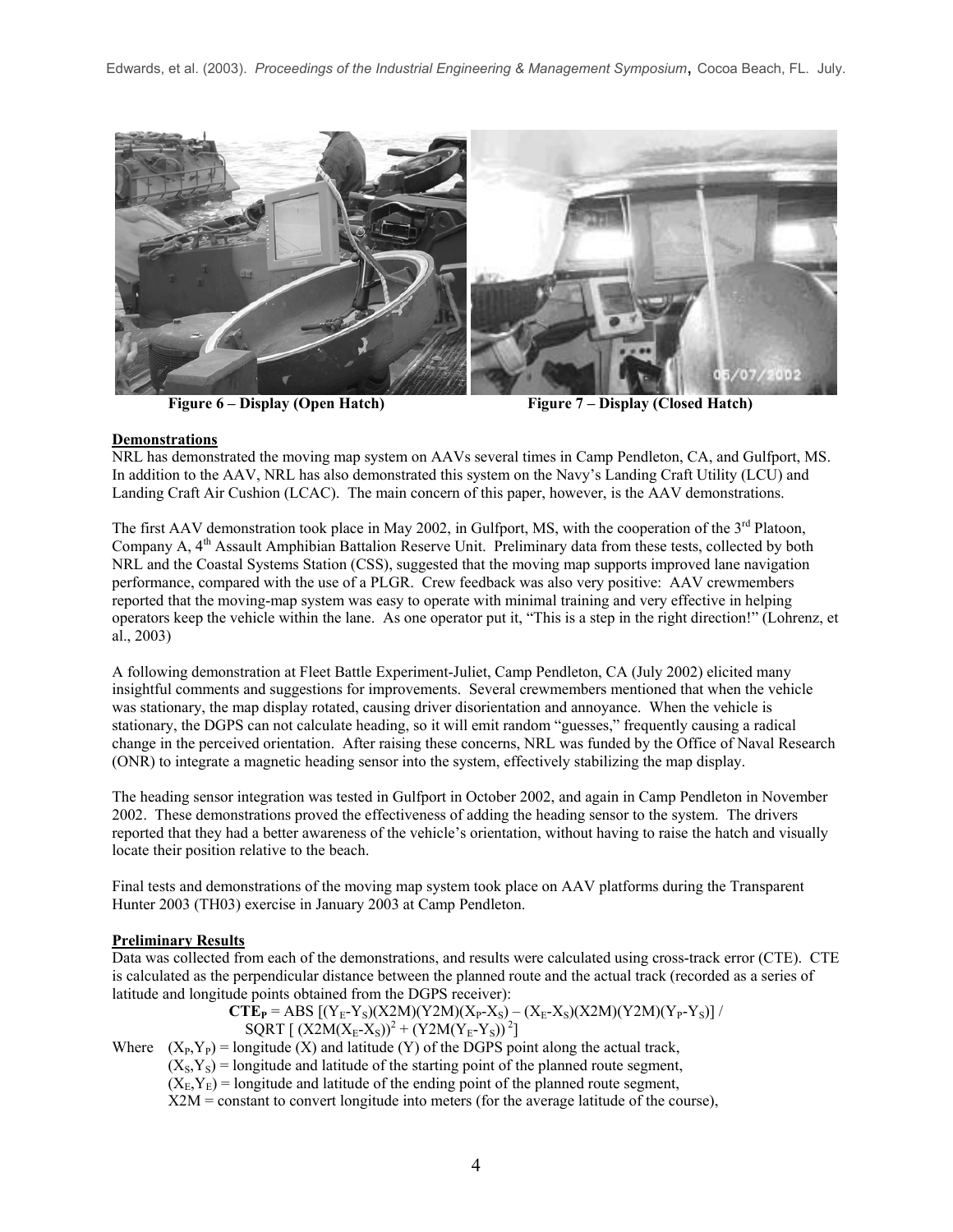Y2M = constant to convert latitude into meters (which is independent of longitude). The CTE for the entire track is calculated as the average of the CTE<sub>P</sub>'s for all points recorded along the track. The track is broken into turns and straight sections, and average CTE values are calculated separately for each section, for comparison purposes. The minimum lane width required by a vehicle can be approximated in terms of the CTE:  $(\mu_{\text{CTE}} + 2\sigma_{\text{CTE}})$  accounts for 95% of the variability of the track. Therefore, the tops of the error bars in figure 8 provide a reasonable estimate of the minimum required lane width for the AAV platforms used in this study (Lohrenz, et al., 2003).



**Figure 8 – Sample Data Results** 

Figures 9 through 11 show examples of different AAV runs from each demonstration location. The difference between navigating using the PLGR and using the moving map is clear.